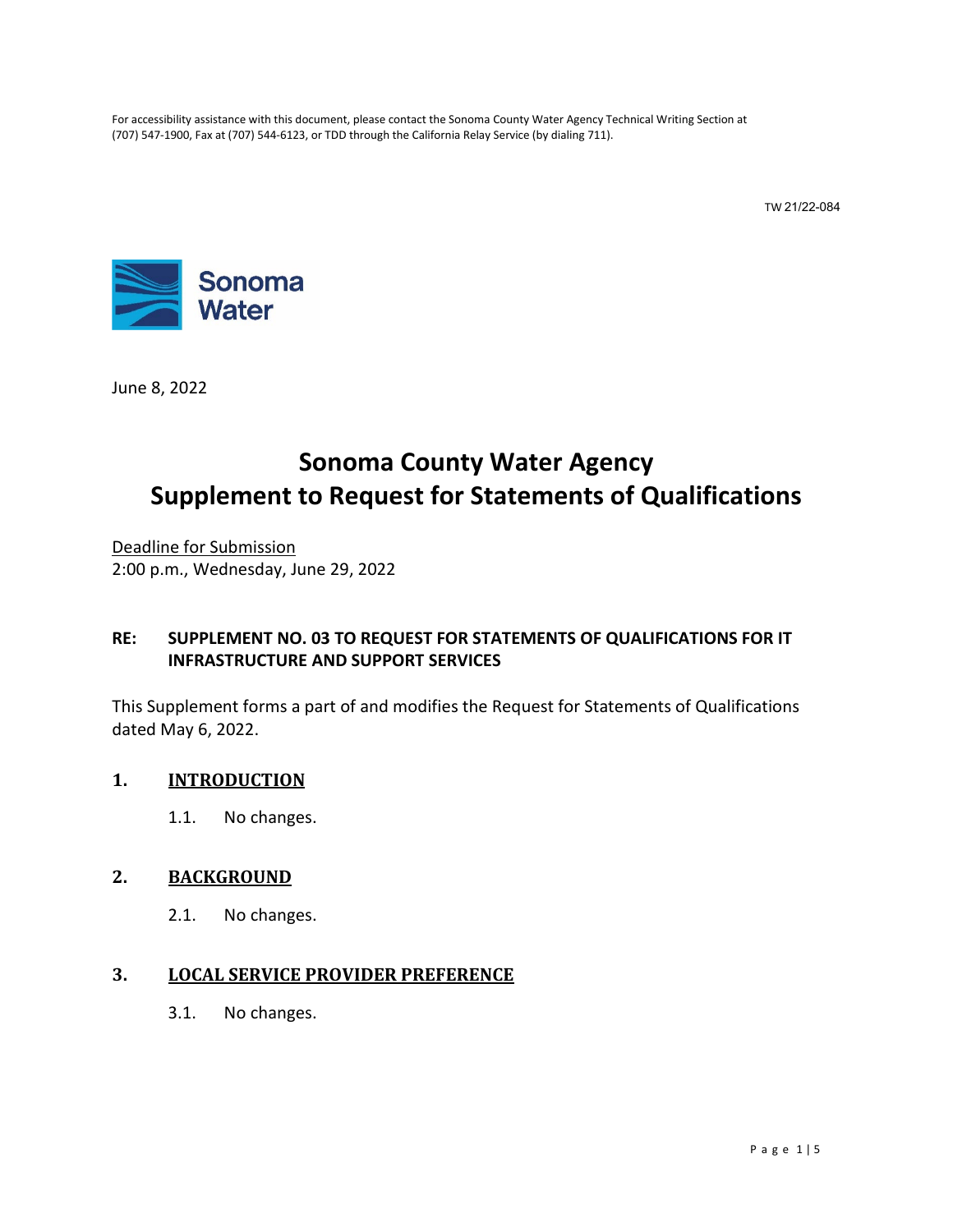## **4. LIVING WAGE**

4.1. No changes.

## **5. ACCESSIBILITY STANDARDS**

5.1. No changes.

#### **6. SUBMITTAL OF SOQS**

6.1. No changes.

#### **7. EVALUATION**

7.1. No changes.

## **8. CONTACTS**

8.1. No changes.

# **9. QUESTION(S)/ANSWER(S)**

- 9.1. Sonoma Water responses to questions are for the purposes of interpretation and clarification of the Request for Statements of Qualifications and shall not be construed as changing, superseding, or contradicting any express term in the Request for Statements of Qualifications. Questions received are listed below.
	- a. Question: Can vendors respond who do not meet each SOQ experience category?

Answer: Yes. Discuss experience in each category as applicable.

b. Question: Considering the qualified resumes for each category, do we need to provide sample resumes to showcase our capability?

Answer: This is in the Request for Statements of Qualifications. Please submit per the Request for Statements of Qualifications.

c. Question: There is a local preference of 5% to the vendors who has a valid physical address located within Sonoma County. Is the mandatory that the vendor should have a physical address or could we use a local sub to fulfil this goal?

Answer: A local subconsultant does not meet this requirement. See Attachment 1 (Declaration of Local Business for Services) in the Request for Statements of Qualifications letter.

d. Question: Mode of working (Onsite or Remote) for the key personnel?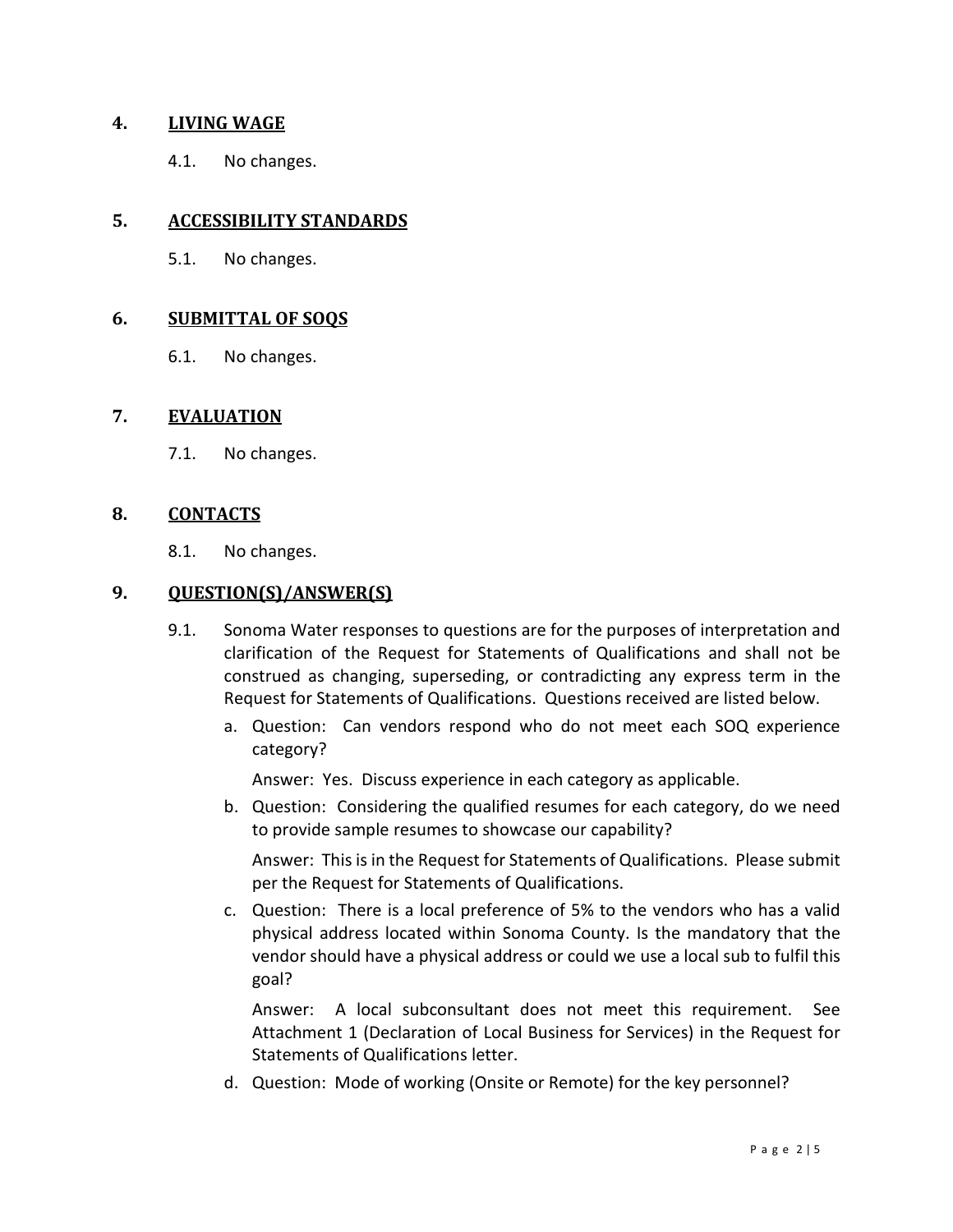Answer: This Request for Statements of Qualifications process is to evaluate qualifications to create a list of qualified consultants. Specific work parameters will be discussed with firms selected from the list for future agreements, if any.

e. Question: Positions and number of resource requirement for this RFQ?

Answer: This Request for Statements of Qualifications process is to evaluate qualifications to create a list of qualified consultants. Specific work parameters will be discussed with firms selected from the list for future agreements, if any.

f. Question: Can the work be taken from India remotely?

Answer: This Request for Statements of Qualifications process is to evaluate qualifications to create a list of qualified consultants. Specific work parameters will be discussed with firms selected from the list for future agreements, if any.

g. Question: In order to submit an accurate proposal, we will need to know how many users and what hardware/software is already in place in your IT infrastructure. Once we have this information, we can work on getting the proposal submitted.

Answer: This Request for Statements of Qualifications process is to evaluate qualifications to create a list of qualified consultants. Specific work parameters will be discussed with firms selected from the list for future agreements, if any.

h. Question: For Section 6.2, do you require a 24 x 7 x 365 monitoring/managed services solution for these various solutions or are you requesting staff augmentation and/or professional services resources?

Answer: This Request for Statements of Qualifications process is to evaluate qualifications to create a list of qualified consultants. Specific work parameters will be discussed with firms selected from the list for future agreements, if any.

i. Question: 6.2 d.1. – Where does AD currently reside? Will you need any management before the migration?

Answer: This Request for Statements of Qualifications process is to evaluate qualifications to create a list of qualified consultants. Specific work parameters will be discussed with firms selected from the list for future agreements, if any.

j. Question: 6.2 iv. – Backup and recovery – What are the solution platforms (e.g., Commvault, Rubrik, Veeam, etc.) you use today and do you need help managing?

Answer: This Request for Statements of Qualifications process is to evaluate qualifications to create a list of qualified consultants. Specific work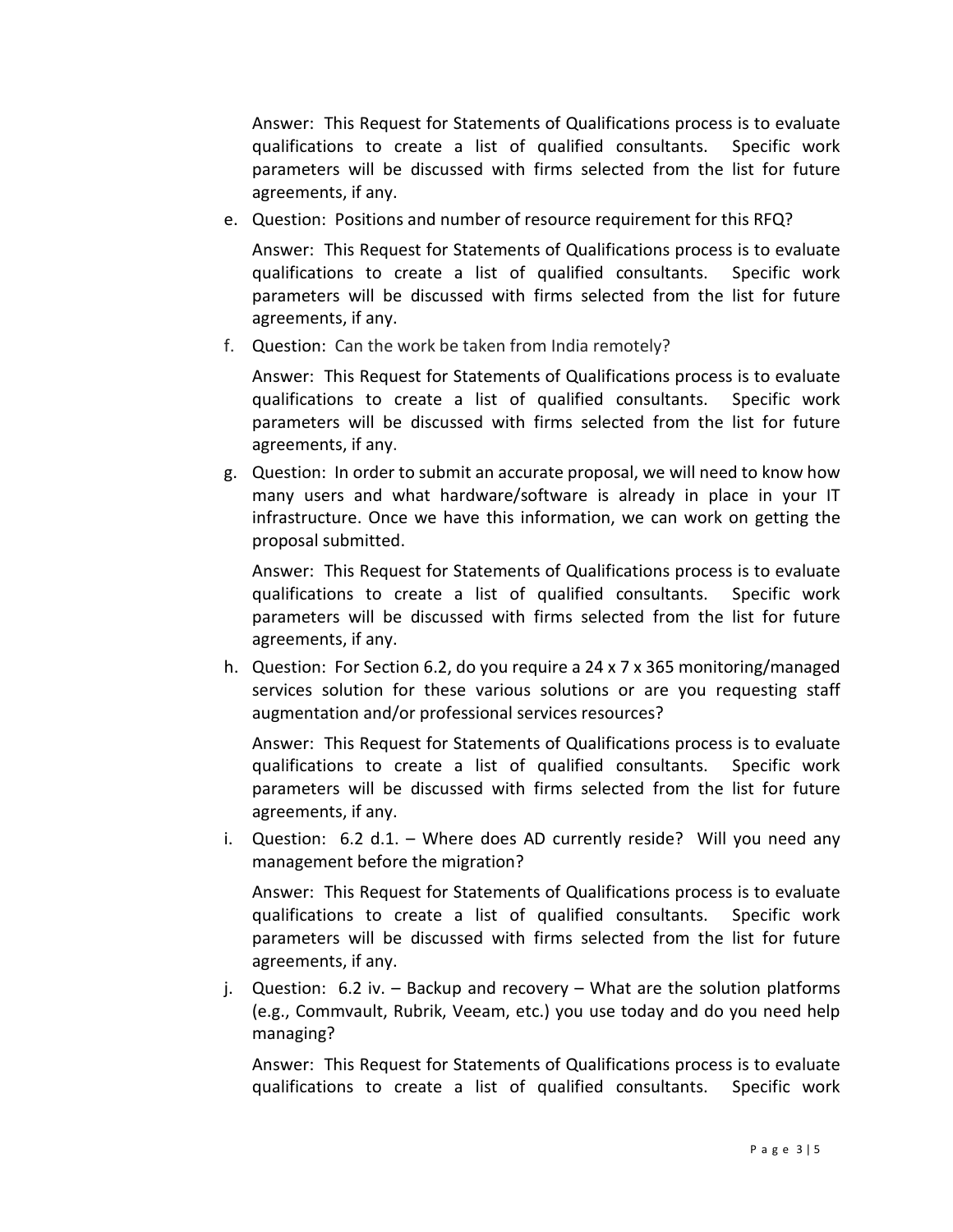parameters will be discussed with firms selected from the list for future agreements, if any.

k. Question: 6.2 v. VOIP, PRI, etc. – What are the solution platforms (e.g., Avaya, Cisco, Mitel ,etc.) and do you need help managing?

Answer: This Request for Statements of Qualifications process is to evaluate qualifications to create a list of qualified consultants. Specific work parameters will be discussed with firms selected from the list for future agreements, if any.

l. Question: 6.2 vii. VPN – What are the VPN solutions/platforms (e.g., Cisco, zScaler, Palo Alto Networks, etc.) and do you need help managing?

Answer: This Request for Statements of Qualifications process is to evaluate qualifications to create a list of qualified consultants. Specific work parameters will be discussed with firms selected from the list for future agreements, if any.

m. Question: Section 6.2, i., g) Endpoint Manager implementation for mobile and Windows 10 devices - Please detail all end points by manufacturer and OS installed (e.g., Windows 10). Also, need inventory and/or count of all mobile devices

Answer: This Request for Statements of Qualifications process is to evaluate qualifications to create a list of qualified consultants. Specific work parameters will be discussed with firms selected from the list for future agreements, if any.

n. Question: Section 6.2, ii, Extreme Network - Please describe security requirements over and above periodic patching of network equipment. Also please supply current inventory of all network devices.

Answer: This Request for Statements of Qualifications process is to evaluate qualifications to create a list of qualified consultants. Specific work parameters will be discussed with firms selected from the list for future agreements, if any.

o. Question: Section 6.2, iii, Active directory administration - Please list all AD/DNS/DHCP/Domain Controllers in environment.

Answer: This Request for Statements of Qualifications process is to evaluate qualifications to create a list of qualified consultants. Specific work parameters will be discussed with firms selected from the list for future agreements, if any.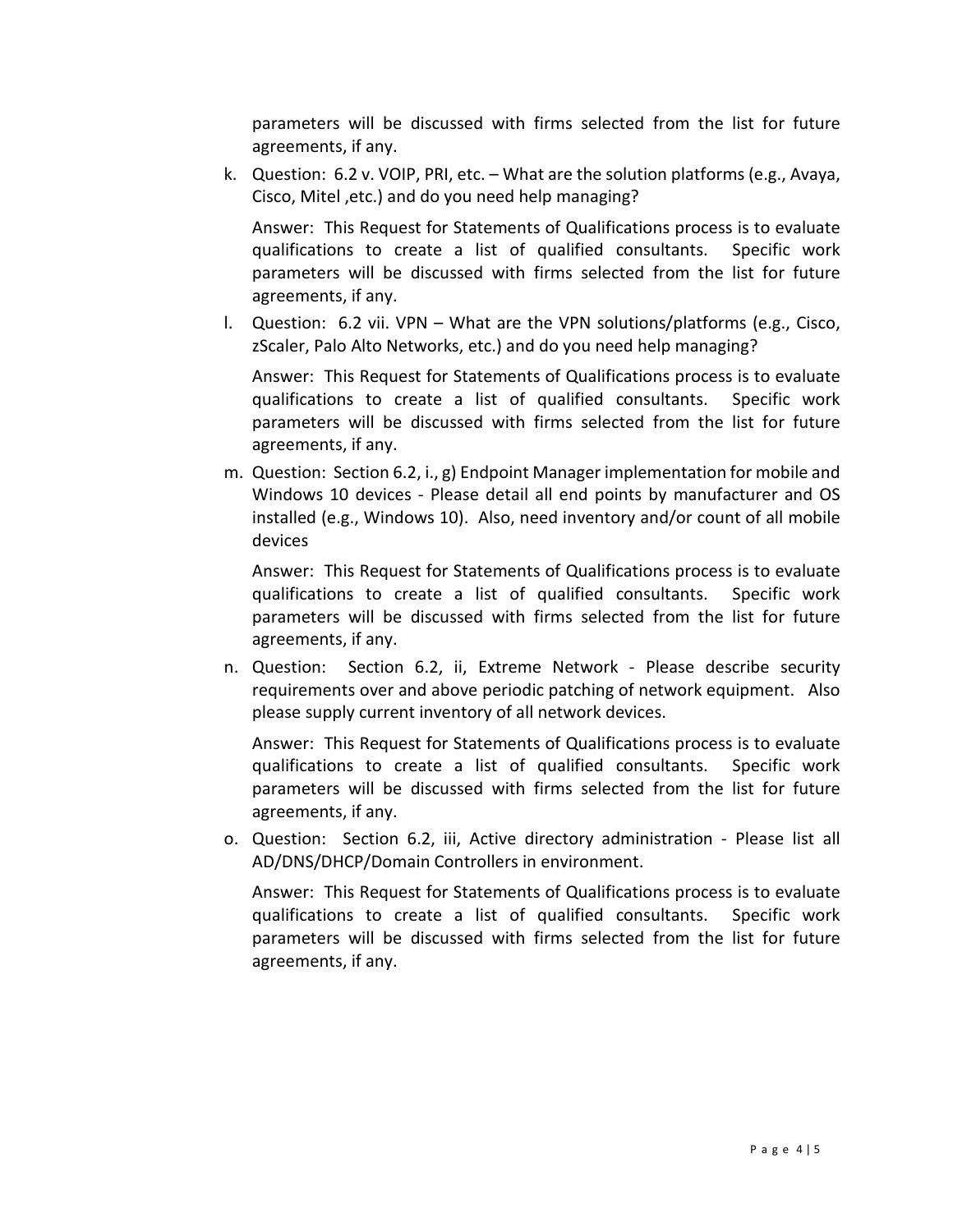p. Question: Section 6.2, iv, Backup Solutions and Disaster Recovery - What is the DR platform used and can you provide details behind DR tests as far as frequency and any specific requirements.

Answer: This Request for Statements of Qualifications process is to evaluate qualifications to create a list of qualified consultants. Specific work parameters will be discussed with firms selected from the list for future agreements, if any.

Sincerely,

Pamela Jeane, P. E. Assistant General Manager – Operations

c: Ty Justice Julie Sykes

rw: s:\clerical\pinks\06-06-22\2122-084 supplement 03.docx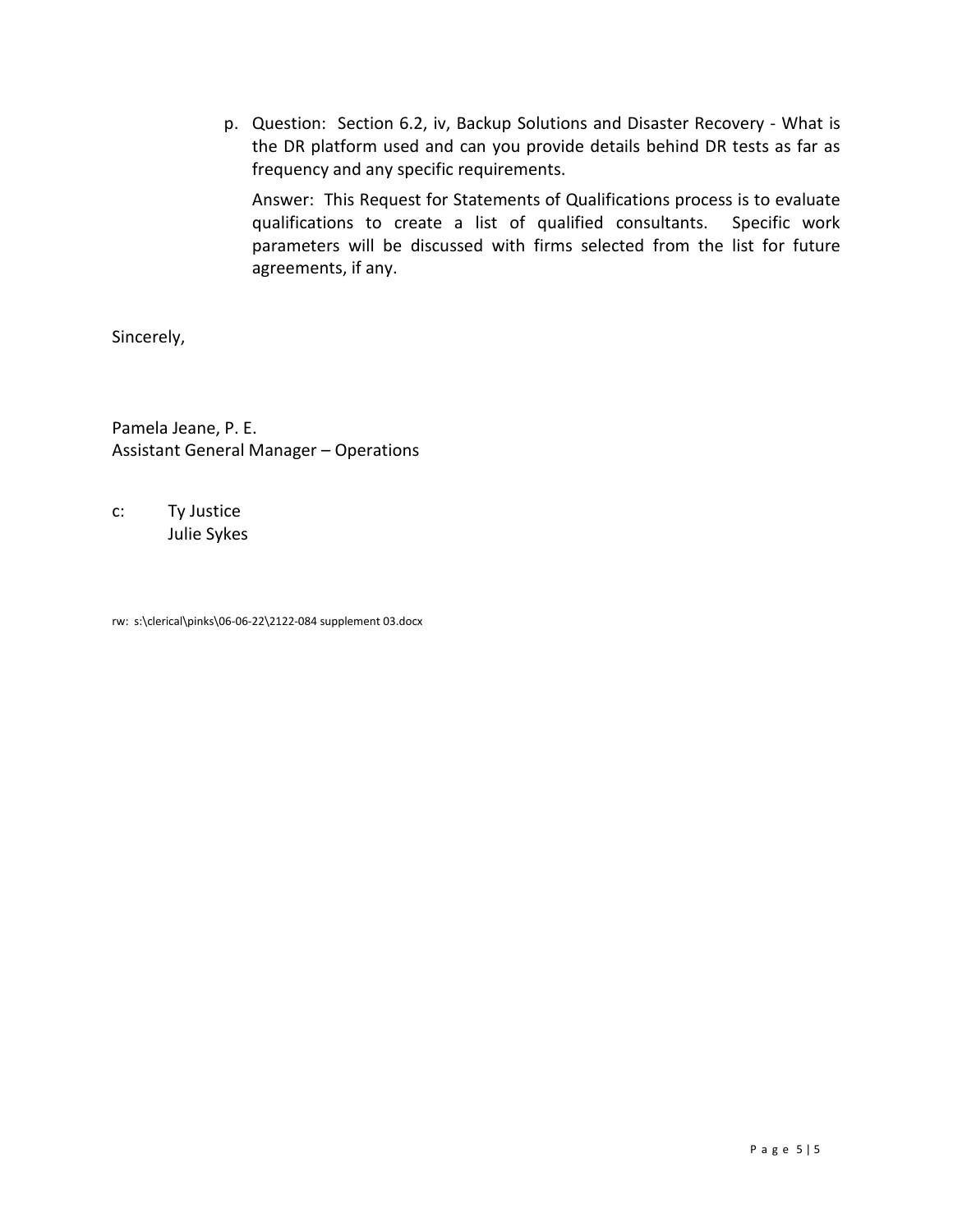# Attachment 1

# **DECLARATION OF LOCAL BUSINESS FOR SERVICES**

No changes.